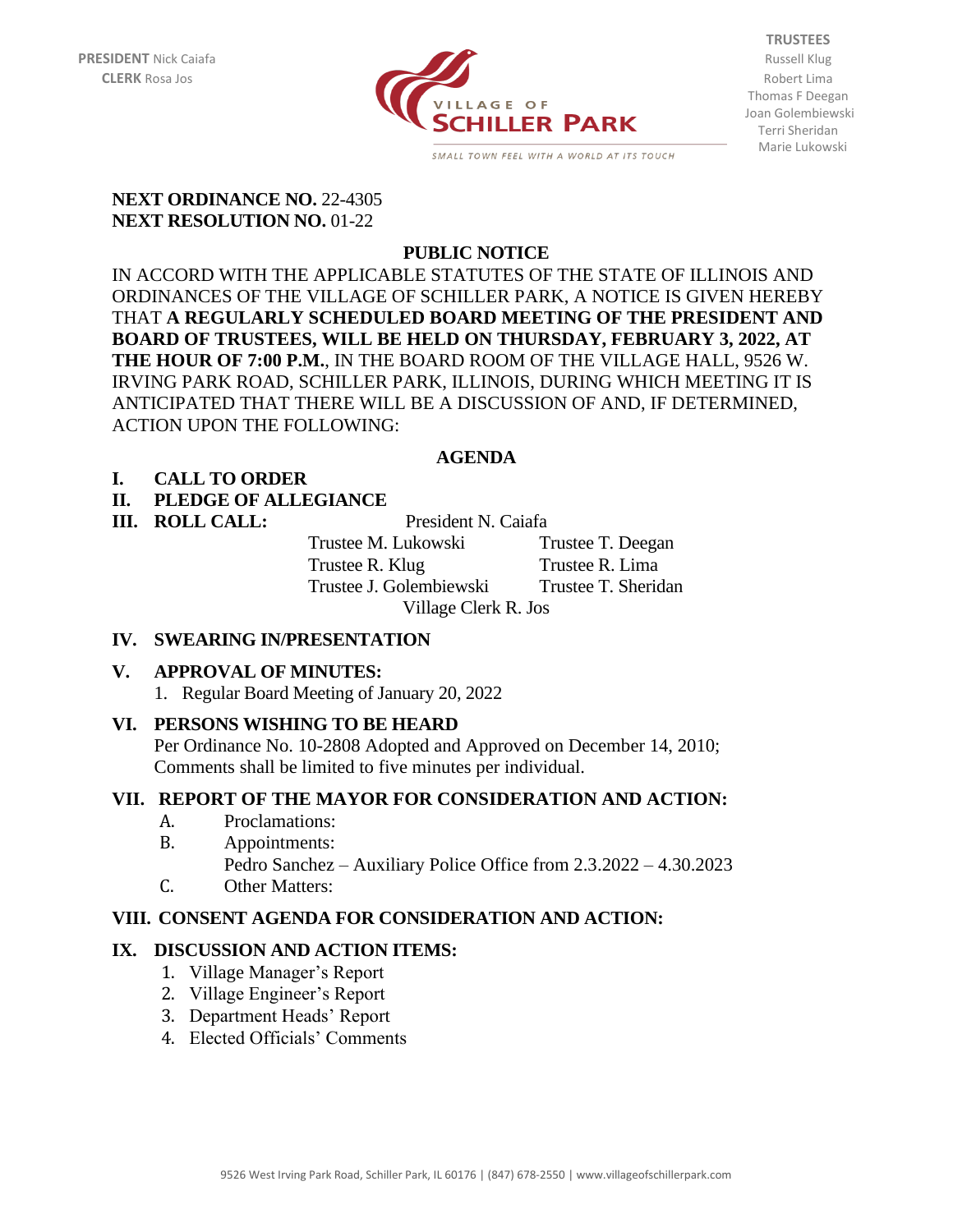- 5. Retiree Health Benefits
- 6. Development Updates
- 7. Status of Infrastructure Improvement Project
- 8. Financial Matters

#### **X. COMMITTEE REPORTS FOR CONSIDERATION AND ACTION:**

- A. LICENSE (Business, Liquor, Ordinances, Utilities, and General Permits) Chr. Lukowski, Klug, Deegan
	- 1. An Ordinance of the Village of Schiller Park, Cook County, Illinois, Amending Section 110.34 of Title Eleven of the New Millennium Code of the Village of Schiller Park Increasing the Number of Class R Liquor Licenses for Issuance to Blooming Shallots LLC.
- B. PUBLIC WORKS (Streets, Water, Storm Water, Engineering, Fleet/Building Maintenance) Chr. Klug, Lukowski, Golembiewski Current Report
- C. COMMUNITY DEVELOPMENT (Planning, Zoning, Health, Building, Environment, and Transportation) Chr. Golembiewski, Sheridan, Lima Current Report

PUBLIC SAFETY (Police, Fire, Emergency Management, 911, and EMS) Chr. Deegan, Klug, Lukowski

- 1. Motion to approve the purchase of a Ford Police Squad Car from Currie Motors and outfit the vehicle with Police equipment from Ultra Strobe Communications, Inc., and EBY Graphics in a total amount of \$45,655.87.
- 2. Motion to approve the purchase of three (3) AR-15 rifle and upgrades from Kiesler Supply and racks from Blac-Rac in the total amount of \$8,515.20.
- 3. Motion to approve the purchase of four (4) Level IIIA Ballistic Shields from Ray O'Herron in the amount of \$5152.00.
- 4. Motion to approve the purchase of five (5) Battering Rams from Breaching Technology, Inc. in the amount of \$1,710.95.

# D. ADMINISTRATION/FINANCE (Human Resources, Insurance, Bills, Legal) Chr. Lima, Deegan, Sheridan

- 1. Motion to Approve the Current List of Bills in the Amount of \$196,004.89. This Includes the Following Non-Recurring Invoices:
	- a. The Huntington Bank Lease #1 Payment No. 12 of 20
	- b. Testing Service Corp Irving/Mannheim Due Diligence
	- c. Baxter Woodman Sewer Televising Reviews